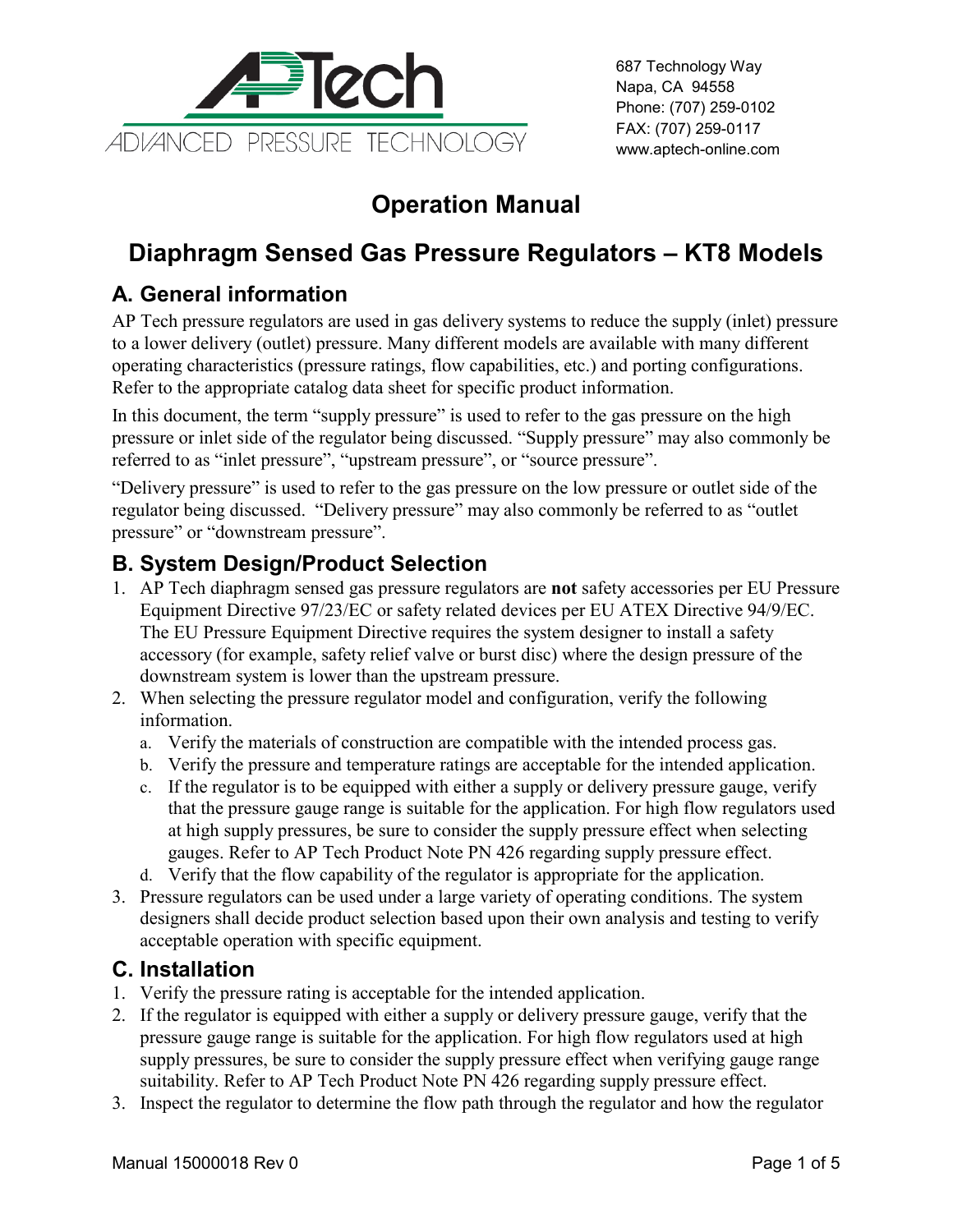will need to be installed in the system.

- a. The high pressure (inlet/supply) ports are labeled with an "HP" marked into the body near the ports. Arrows are sometimes used next to the HP to point toward a high pressure port.
- b. The low pressure (outlet/delivery) ports are labeled with an "LP" marked into the body near the ports. Arrows are sometimes used next to the LP to point toward a low pressure port.
- c. Always connect the gas source to the high pressure port. Never connect the gas source to the low pressure port or monitor port as the regulator will be damaged and leakage can result.
- 4. Install the regulator using the appropriate method described below. A large variety of porting options and connections are available.
	- a. For tube stub connections, weld connectors or other components to the tube stubs per standard industry practice (reference SEMI standard F78).
	- b. For metal face seal connectors, assemble connections per standard practice described by fitting supplier (typically 1/8 turn past fingertight).
	- c. For NPT and BSPT connections, apply PTFE (e.g. Teflon) tape to connector threads and install connector in regulator body wrench tight.
	- d. For compression tube fittings, insert the tubing until it bottoms out in the fitting. Assemble nut fingertight. Then tighten the nut 1-1/4 turns past fingertight for 1/4 inch to 1 inch tube connections. For remaking connections, only tighten the nut slightly past fingertight until a rise in torque is detected—this is typically 1/10 turn.
	- e. For pneumatically actuated regulators, a separate line will need to be plumbed to provide the pneumatic actuator control pressure. The actuation port is 1/8th inch NPT and is located on the top center of the actuator. The maximum allowable control pressure is printed on a label surrounding the actuation port. A pilot regulator with an outlet pressure vent is recommended to control the actuation pressure.
	- f. Most regulators have threaded holes on the bottom for mounting. Refer to the applicable data sheet for details. However, for panel mount options, please refer to APTech Operation Manual *Panel Mounting Gas Pressure Regulators* for mounting procedures.
- 5. After installation, perform a leak test. A helium leak test, a pressure decay leak test, or a bubble leak test may be used depending on the application. A helium leak test is recommended for all face seal connections and welds per standard industry practice (reference SEMI standard F1).

### **D. Preset Regulator Operation**

**Note:** Preset regulators are adjusted at the factory to deliver a specified delivery pressure at a specified supply pressure at zero flow conditions. Instructions to adjust the preset outlet pressure can be found below.

**Caution:** Preset regulators (PS) and preset ready (PSR) are pressure regulators that may be adjusted by the operator. It is possible to adjust a preset regulator to a higher outlet pressure than its maximum rating. Do not adjust a regulator to deliver a higher pressure than its maximum rated outlet pressure at maximum rated inlet pressure. It should be noted that supply pressure effect (SPE) enables a regulator so adjusted to deliver more than maximum rating at inlet pressures lower than maximum rating and this is not a problem. Please refer to product notes PN 437, PN 403 and PN 426 for further information regarding PS, PSR and SPE.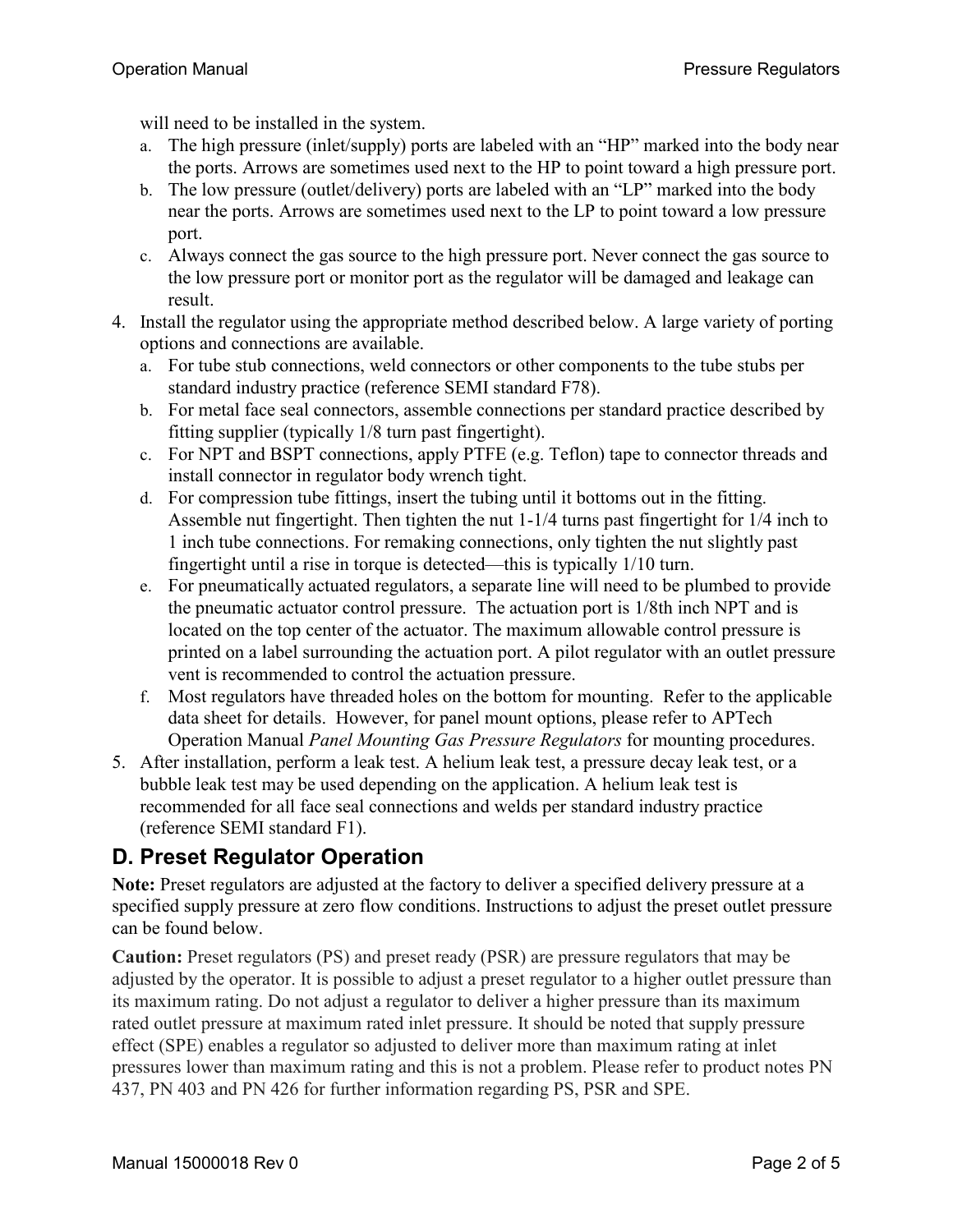- 1. Perform the following to adjust the regulator delivery pressure set point
	- a. Close the source valve.
	- b. Open a downstream valve to vent the inlet and outlet side of the pressure regulator to atmospheric pressure.
	- c. Remove the acorn nut from the stem.
	- d. If present on the stem, loosen any hex nuts.
	- e. Using a hex wrench, rotate the stem fully counterclockwise to close the regulator.
	- f. Close the downstream valve.
	- g. Slowly open the source valve to pressurize the regulator high pressure port.
	- h. Using a hex wrench, rotate the stem clockwise to increase the delivery pressure to the desired set point.

**Note:** The delivery pressure will decrease as the flow rate is increased. In order to obtain a specific delivery pressure at flow, adjust the regulator to the desired delivery pressure while operating at the desired flow conditions. Be aware the delivery pressure will rise when the flow is shut-off or decreased downstream.

- i. If present on the stem, tighten the bottom hex nut to 75 in-lb. If there is a second hex nut on the stem, tighten it against the bottom hex nut.
- j. Thread the acorn nut onto the stem and tighten against the hex nut (or cap if there are no hex nuts on the stem).

#### **E. Manually Adjustable Regulator Operation (non-PA models)**

**Note:** A pressure regulator should not be used as a positive shut-off device.

**Caution:** Do not rotate the wheel counterclockwise under non-flowing conditions as damage to the regulator internal parts or leakage may result.

**Caution:** Do not pressurize the regulator outlet except by rotating the adjustment wheel clockwise as damage to the regulator internal parts or leakage may result.

**Caution:** It is possible to adjust a pressure regulator to a higher outlet pressure than its maximum rating. Do not adjust a regulator to deliver a higher pressure than its maximum rated outlet pressure at maximum rated inlet pressure. It should be noted that supply pressure effect (SPE) enables a regulator to deliver more than maximum rating at inlet pressures lower than maximum and this is not a problem. Please refer to product notes PN 403 and PN 426 for further information regarding SPE.

- 1. Perform the following to open the regulator or increase the regulator delivery pressure set point.
	- a. Before opening the source valve, verify that the regulator adjustment wheel is turned fully counterclockwise (closed position).
	- b. Slowly open the source valve to pressurize the regulator high pressure port.
	- c. Rotate the wheel clockwise to increase the delivery pressure to the desired set point. **Note:** The delivery pressure will decrease as the flow rate is increased. In order to obtain a specific delivery pressure at flow, adjust the regulator to the desired delivery pressure while operating at the desired flow conditions. Be aware the delivery pressure will rise when the flow is shut-off or decreased downstream.
- 2. Perform the following to decrease the regulator delivery pressure set point.
	- a. Open a downstream valve to initiate a flowing condition.
	- b. Slowly rotate the wheel counterclockwise to reduce the delivery pressure.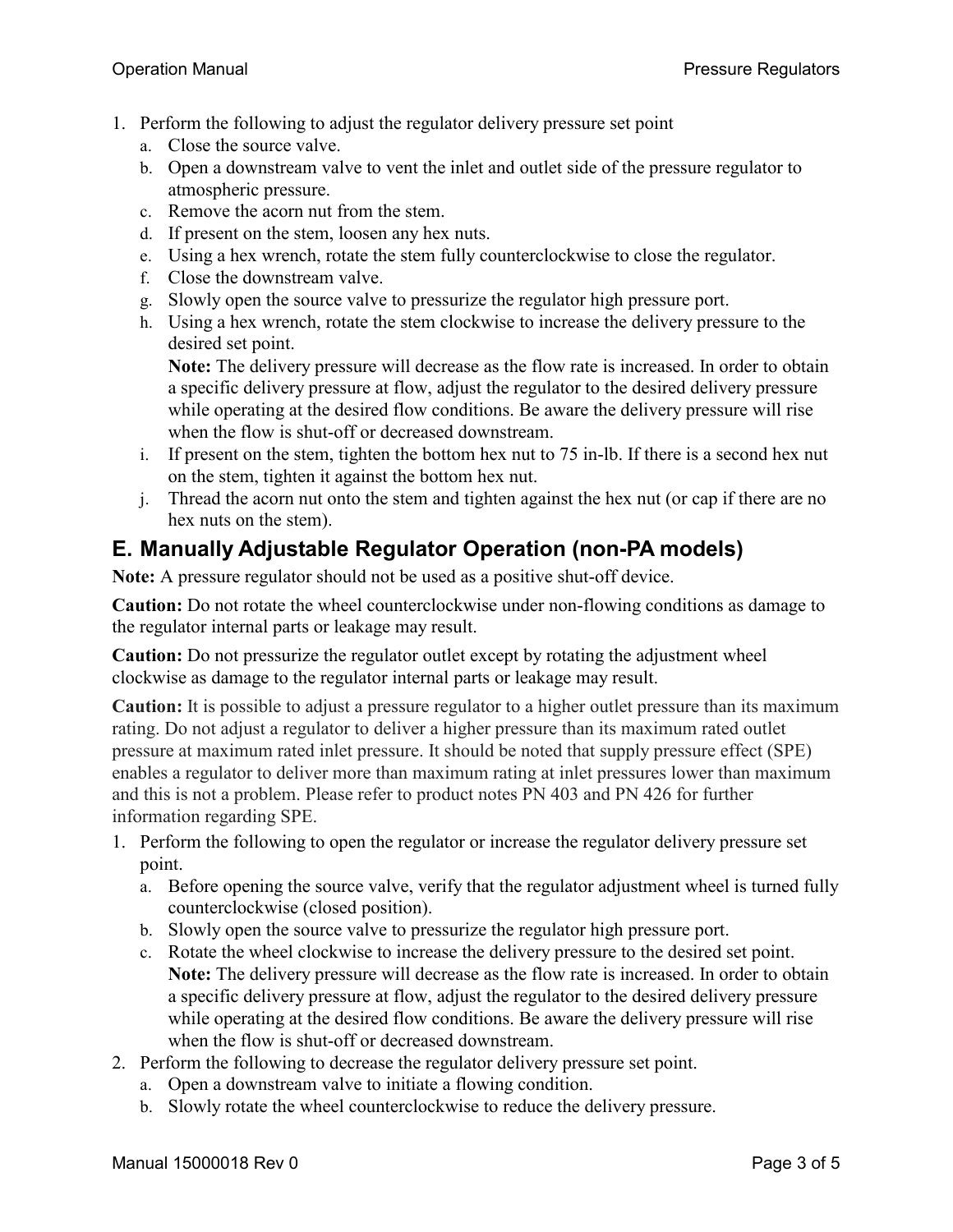- c. In order to obtain a specific set point under flowing conditions, continue to rotate the wheel counterclockwise to reduce the delivery pressure below the desired set point. Then, rotate the wheel clockwise to increase the delivery pressure to obtain the set point at the desired flow condition.
- 3. Perform the following to close the regulator.
	- a. Close the source valve.
	- b. Vent to atmospheric pressure on both sides of the pressure regulator.
	- c. Rotate the wheel fully counterclockwise.

#### **F. Pneumatically Actuated Regulator Operation (PA models)**

**Note:** A pressure regulator should not be used as a positive shut-off device.

**Caution:** Do not vent or otherwise reduce the actuation control pressure under non-flowing conditions as damage to the regulator internal parts or leakage may result.

**Caution:** Do not pressurize the regulator outlet except by slowly increasing the actuation control pressure as damage to the regulator internal parts or leakage may result.

**Caution:** It is possible to adjust a pressure regulator to a higher outlet pressure than its maximum rating. Do not adjust a regulator to deliver a higher pressure than its maximum rated outlet pressure at maximum rated inlet pressure. It should be noted that supply pressure effect (SPE) enables a regulator to deliver more than maximum rating at inlet pressures lower than maximum and this is not a problem. Please refer to product notes PN 403 and PN 426 for further information regarding SPE.

- 1. Perform the following to open the regulator or increase the regulator delivery pressure set point.
	- a. Before opening the source valve, verify that the actuation control pressure is at atmospheric pressure.
	- b. Slowly open the source valve to pressurize the regulator high pressure port.
	- c. Slowly increase the actuation control pressure to increase the delivery pressure to the desired set point. See Figure 1 for delivery pressure versus actuation control pressure chart for the pneumatically actuated KT8 models. **Note:** The delivery pressure will decrease as the flow rate is increased. In order to obtain

a specific delivery pressure at flow, adjust the regulator to the desired delivery pressure while operating at the desired flow conditions. Be aware the delivery pressure will rise when the flow is shut-off or decreased downstream.

- 2. Perform the following to decrease the regulator delivery pressure set point.
	- a. Open a downstream valve to initiate flow.
	- b. Slowly reduce the actuation control pressure to reduce the delivery pressure.
	- c. In order to obtain a specific set point under flowing conditions, continue to decrease the actuation control pressure to reduce the delivery pressure below the desired set point. Then, increase the actuation control pressure to increase the delivery pressure and obtain the set point at the desired flow condition.
- 3. Perform the following to close the regulator.
	- a. Close the source valve.
	- b. Vent to atmospheric pressure on both sides of the pressure regulator.
	- c. Vent or otherwise reduce the actuation control pressure to atmospheric pressure.